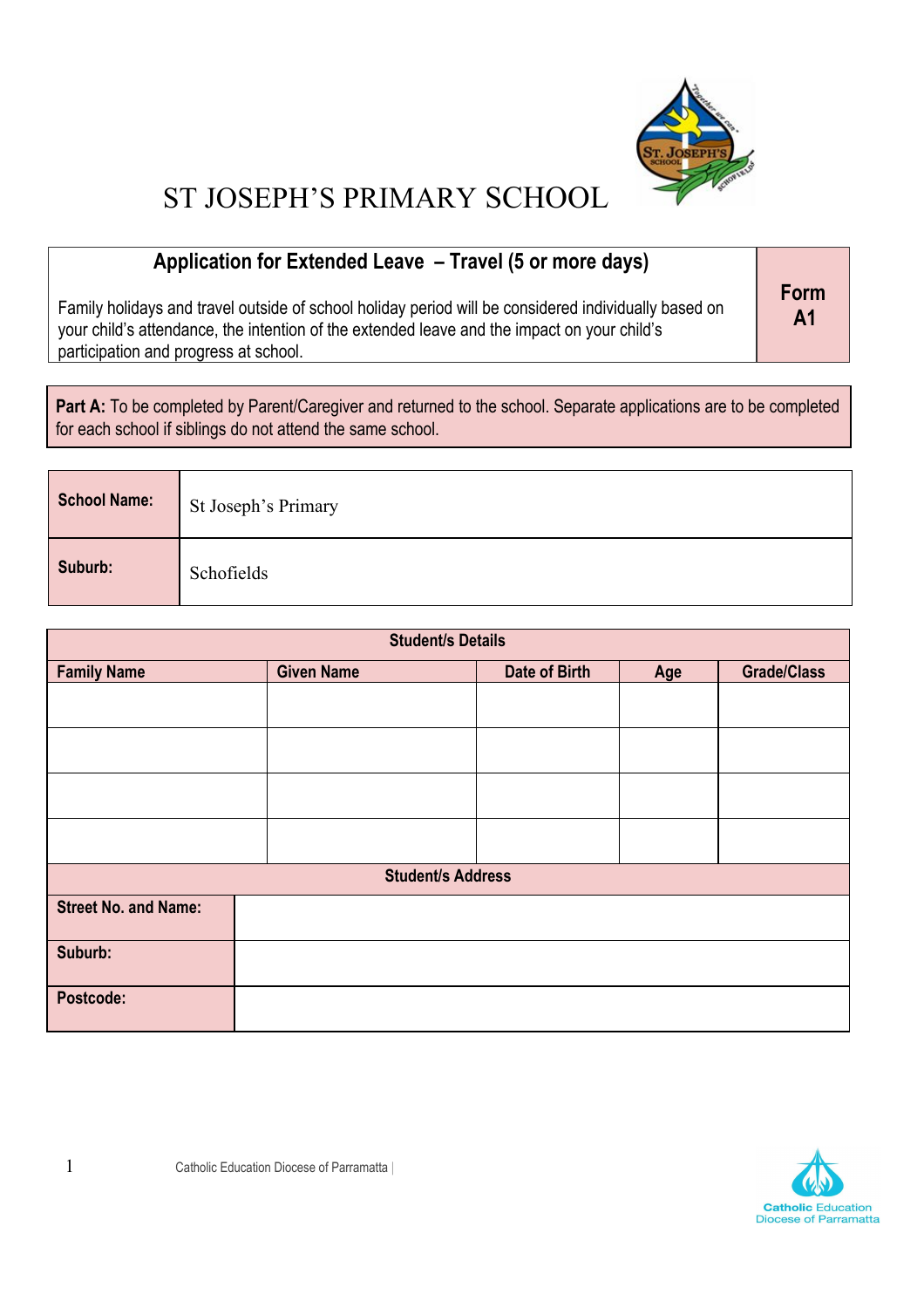

| <b>Details of Extended Leave</b> |                          |                                 |  |
|----------------------------------|--------------------------|---------------------------------|--|
| <b>Start Date of Leave</b>       | <b>End Date of Leave</b> | <b>Total No. of School Days</b> |  |
|                                  |                          |                                 |  |
|                                  |                          |                                 |  |
|                                  |                          | <b>Reason for Travel</b>        |  |
|                                  |                          |                                 |  |
|                                  |                          |                                 |  |
|                                  |                          |                                 |  |
|                                  |                          |                                 |  |
|                                  |                          |                                 |  |
|                                  |                          |                                 |  |
|                                  |                          |                                 |  |

Relevant travel documentation such as an eTicket (in the case of flight bound travel) or itinerary (in the case of **non-flight bound travel within Australia only) must be attached to this application.**

| <b>Details of Prior Approved Extended Leave - Travel</b>                                                                                                                                |                                |                    |  |
|-----------------------------------------------------------------------------------------------------------------------------------------------------------------------------------------|--------------------------------|--------------------|--|
| Are there any current or previous applications for extended leave during this current school year? (Please<br>tick)<br>If yes, please provide details of previous extended leave below. |                                |                    |  |
| <b>Previous Leave Start Date</b>                                                                                                                                                        | <b>Previous Leave End Date</b> | No. of School Days |  |
|                                                                                                                                                                                         |                                |                    |  |

| <b>Parent/Caregiver Details</b> |  |                   |  |                                  |                 |  |
|---------------------------------|--|-------------------|--|----------------------------------|-----------------|--|
| <b>Family Name</b>              |  | <b>Given Name</b> |  | <b>Relationship to Student/s</b> |                 |  |
|                                 |  |                   |  |                                  |                 |  |
| <b>Street No. and Name:</b>     |  |                   |  |                                  | <b>Postcode</b> |  |
|                                 |  |                   |  |                                  | ×               |  |
| Suburb:                         |  |                   |  |                                  | Phone<br>No:    |  |

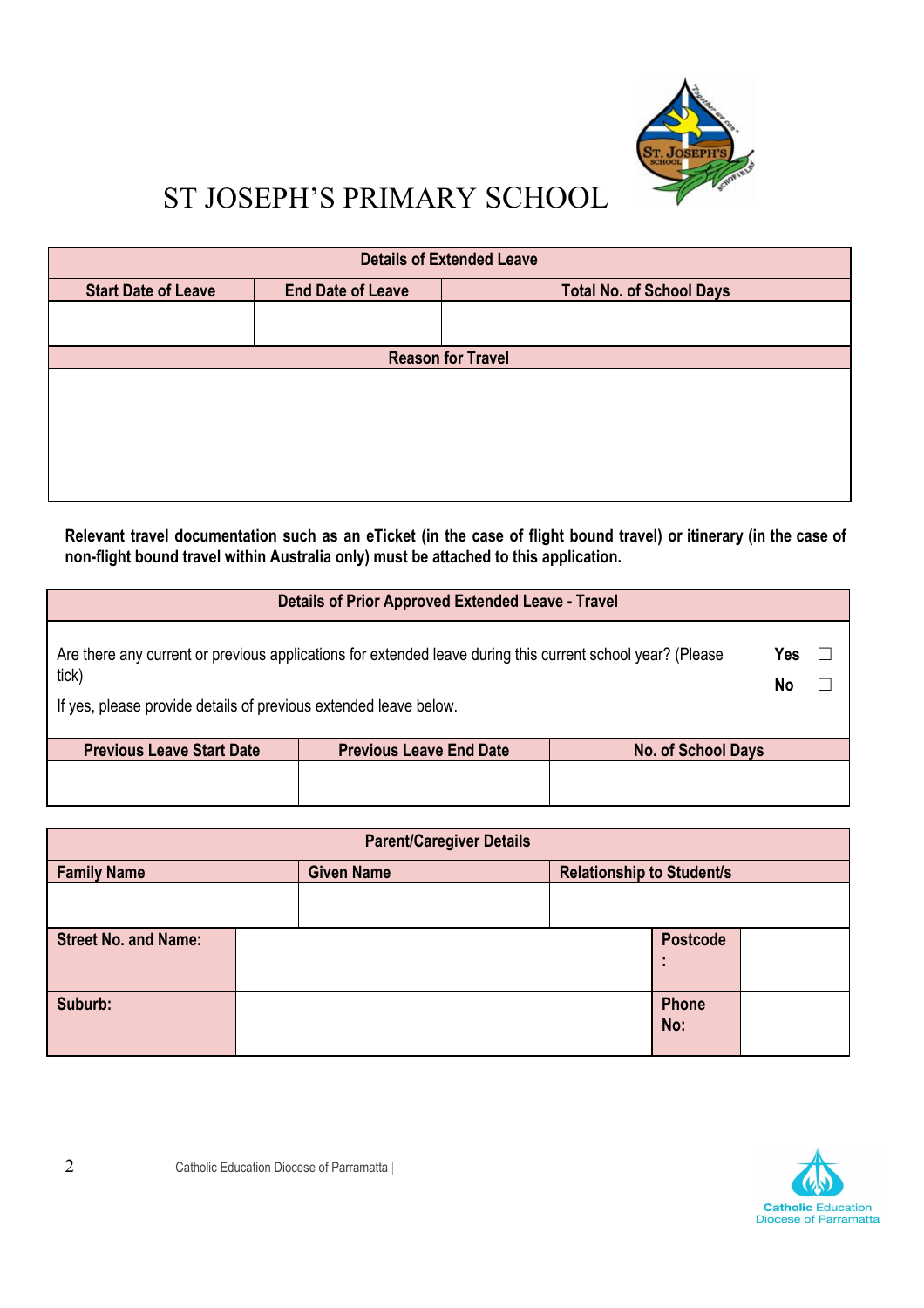

As the parent/caregiver and the applicant for the above mentioned student/s, I hereby apply for a Certificate of Extended Leave – Travel and understand that my child/children will be granted a period of extended leave upon acceptance by the Principal for the reason provided.

I understand that, if the application is accepted:

- o I am responsible for the supervision of the student/s during the period of extended leave
- o The accepted period of extended leave is limited to the period indicated
- o The accepted period of extended leave is subject to the conditions listed on the Certificate of Extended Leave
- o The period of extended leave will count towards my child's/children's absences from school.

I declare that the information provided in this application is to the best of my knowledge and belief; accurate and complete. I recognise that should statements in this application later prove to be false or misleading any decision made as a result of this application may be reversed. I further recognise that a failure to comply with any condition set out in the application may result in the provided period of extended leave being cancelled.

| Signature of Parent/Caregiver | <b>Date</b> |
|-------------------------------|-------------|
|                               |             |
|                               |             |
|                               |             |
|                               |             |

#### **Privacy Statement**

The information provided will be used to process the student's Application for Extended Leave – Travel during the period indicated. It will only be disclosed for the following purposes:

- o General student administration relating to the education and welfare of the student
- o Communication with students and parents/caregivers
- o To ensure the health, safety and welfare of students, staff and visitors to the school
- o State and national reporting purposes
- o For any other purpose required by law

**Once you have completed and signed this application, please return to the school Principal**